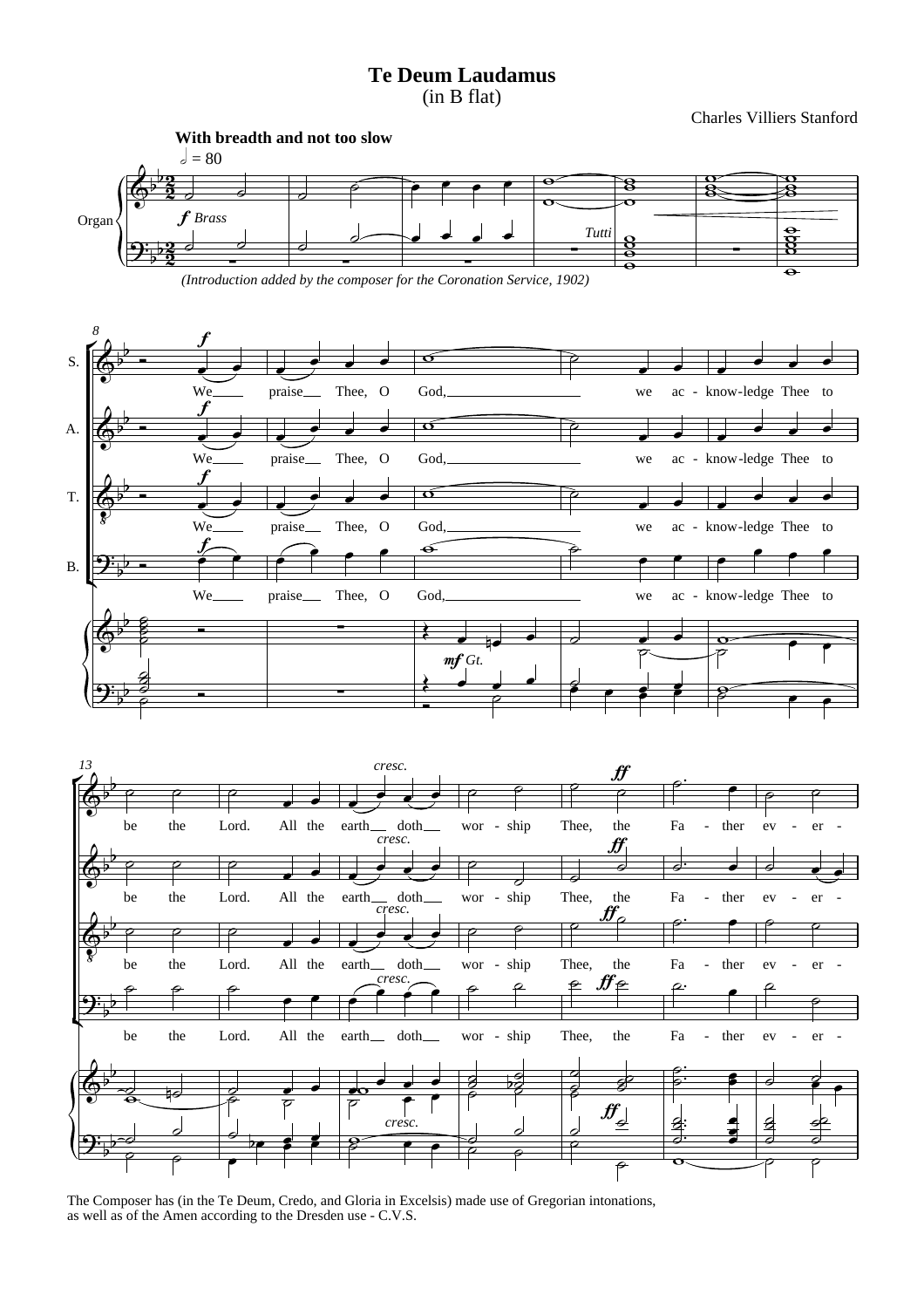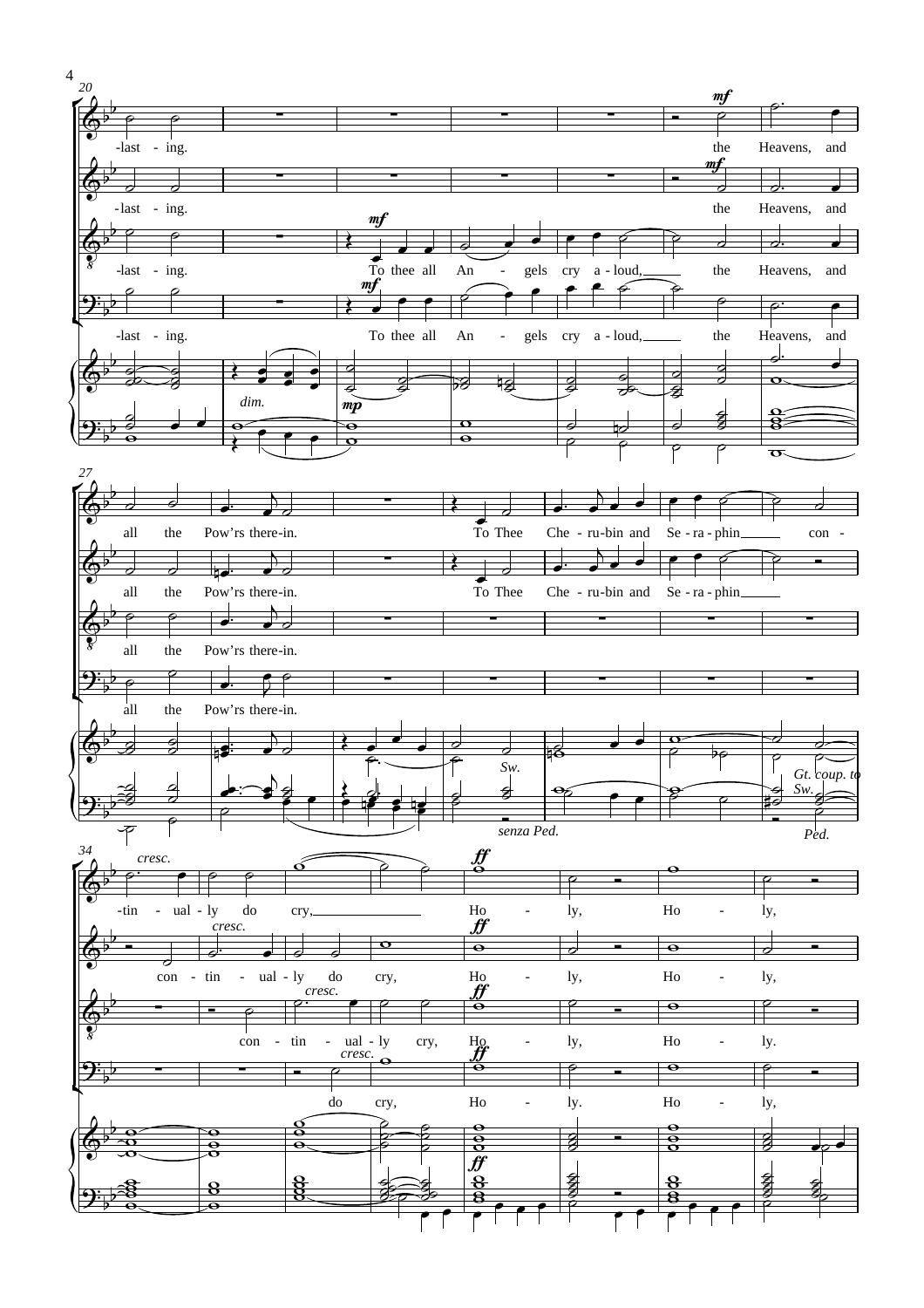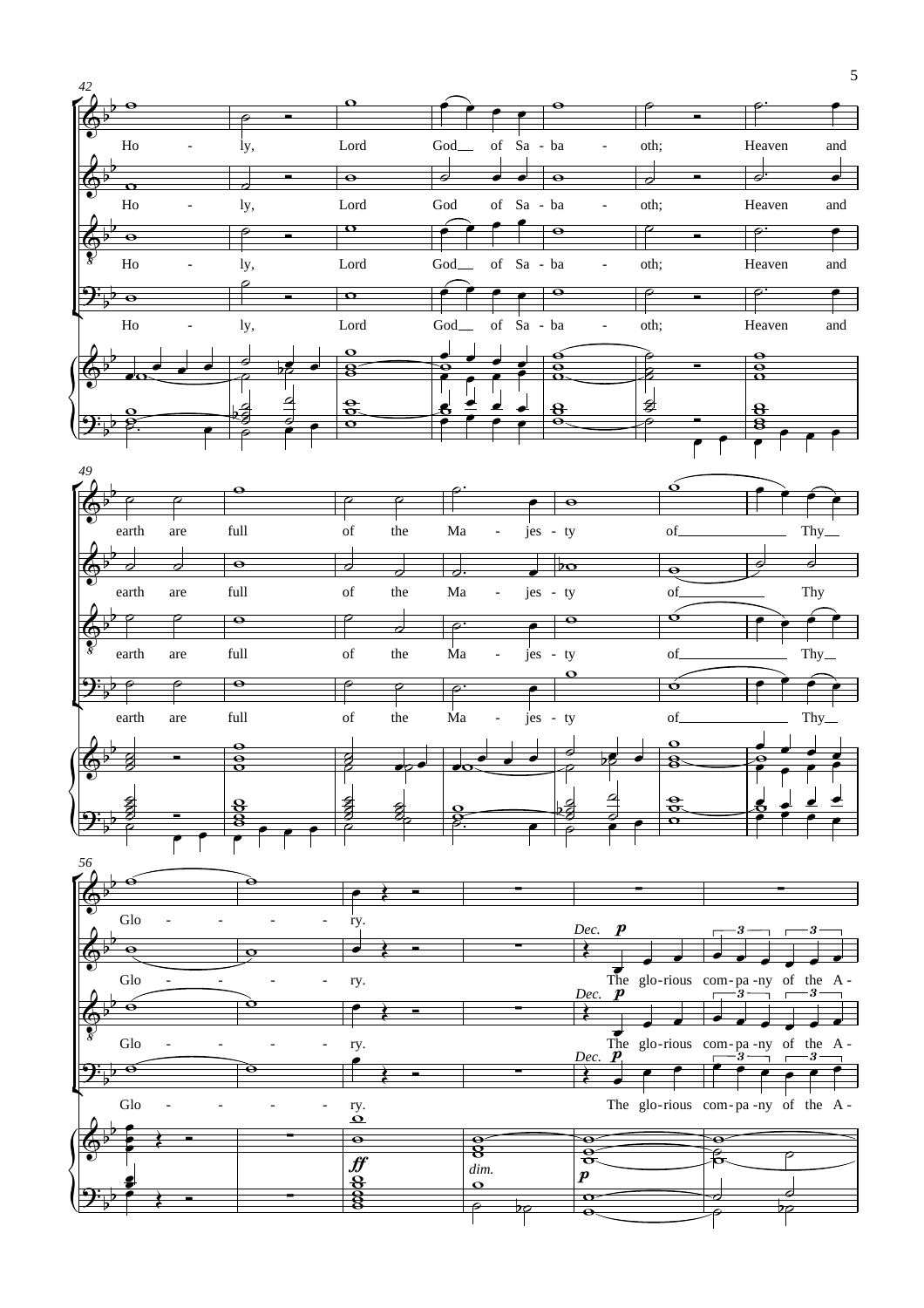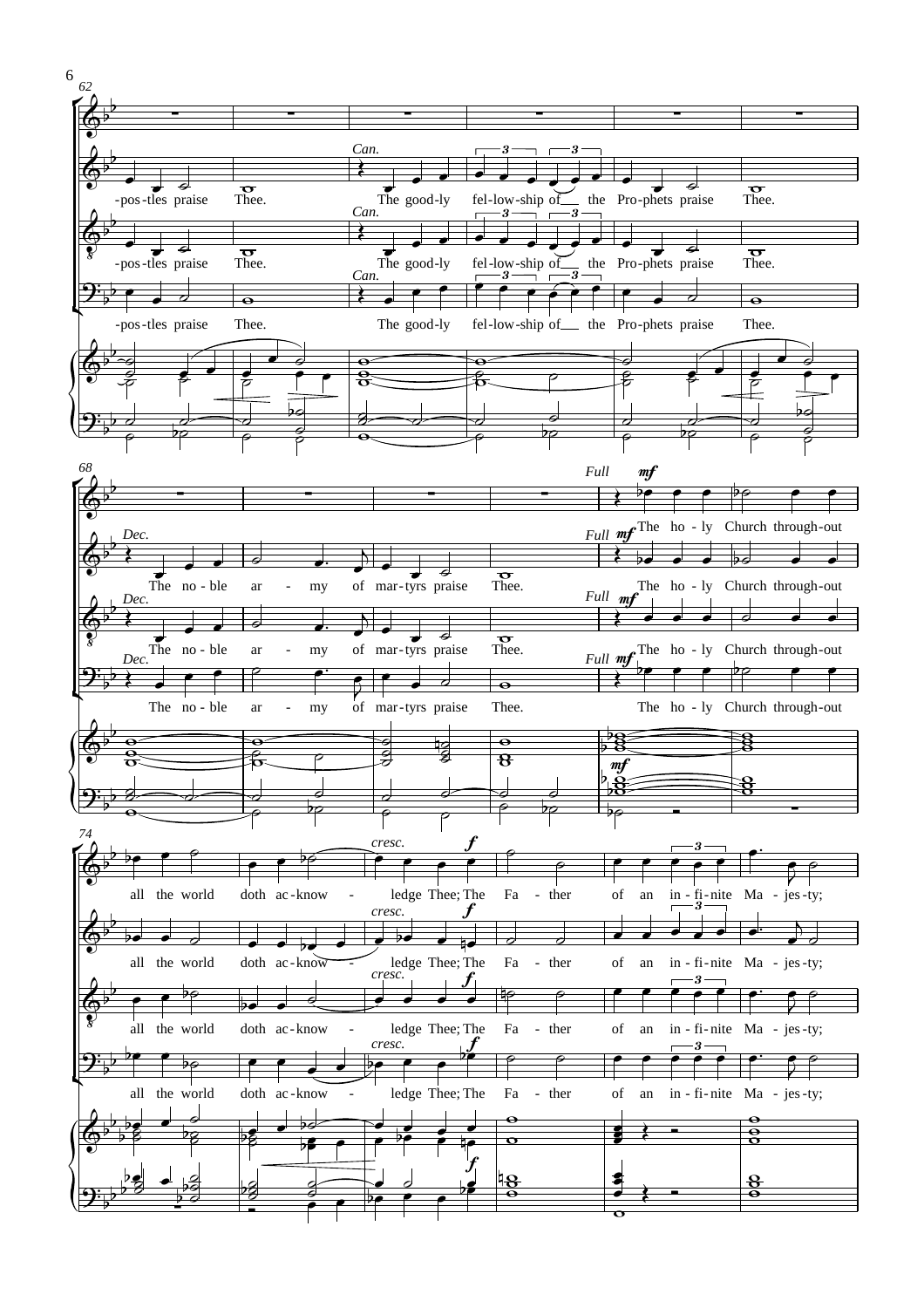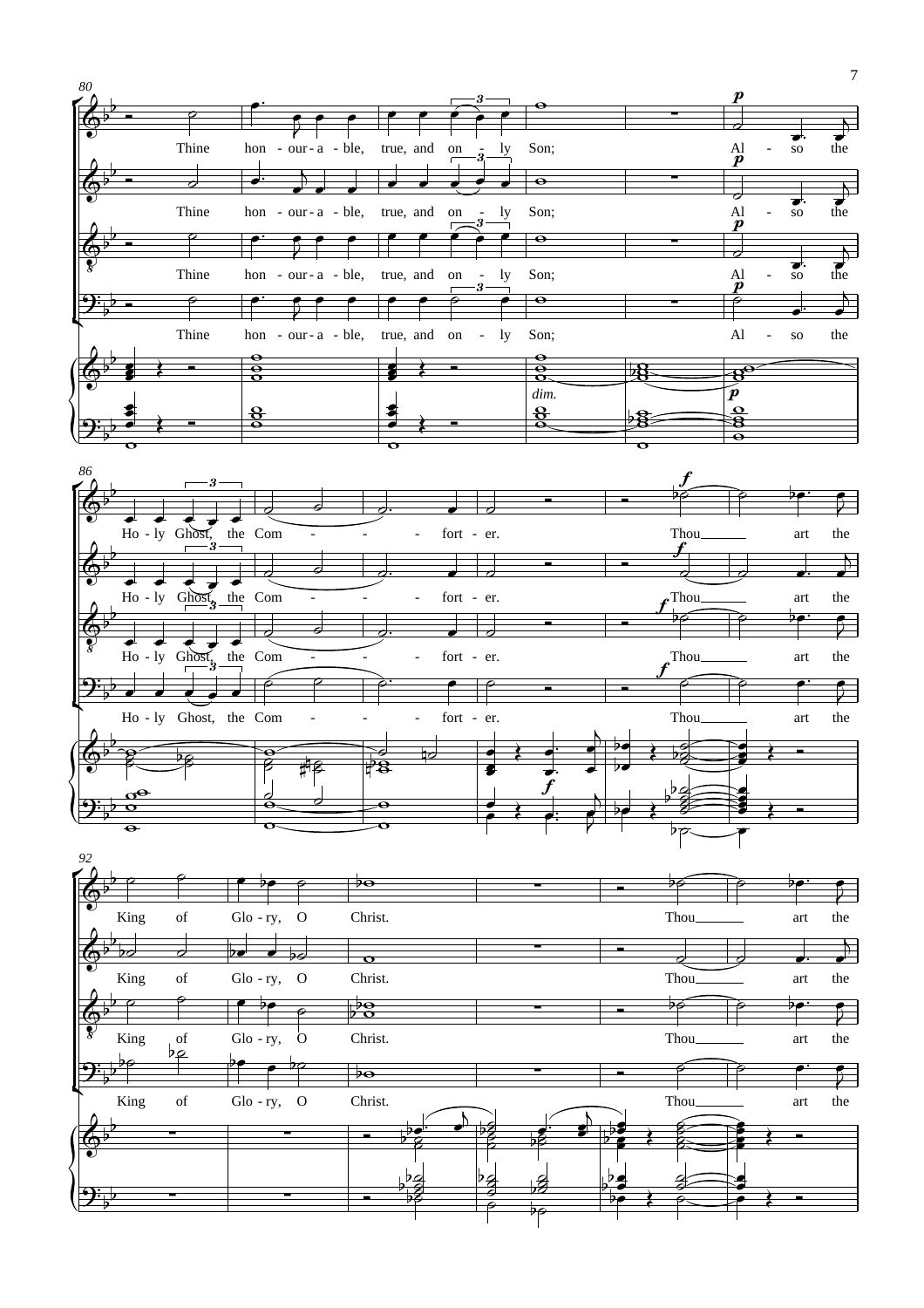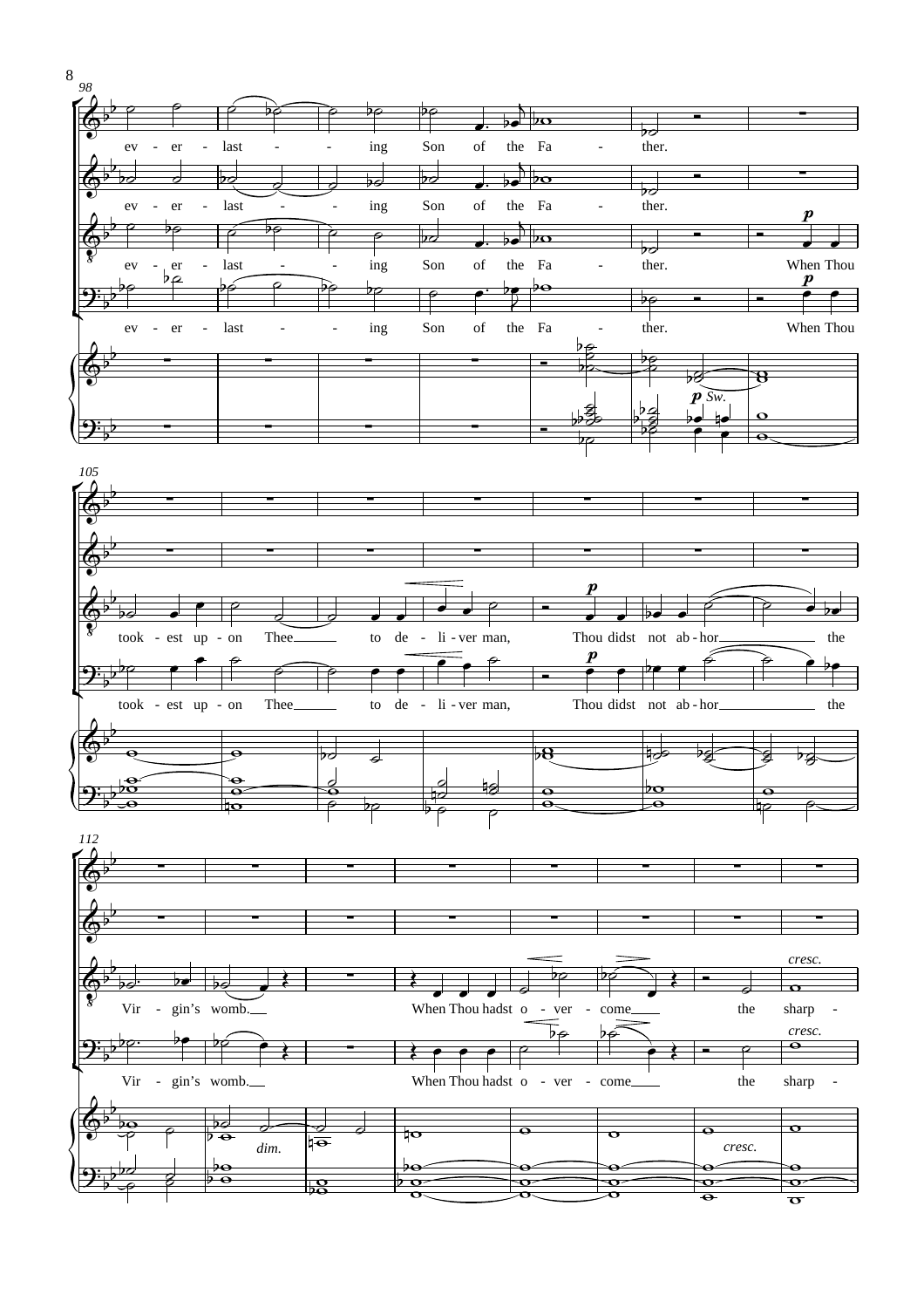

9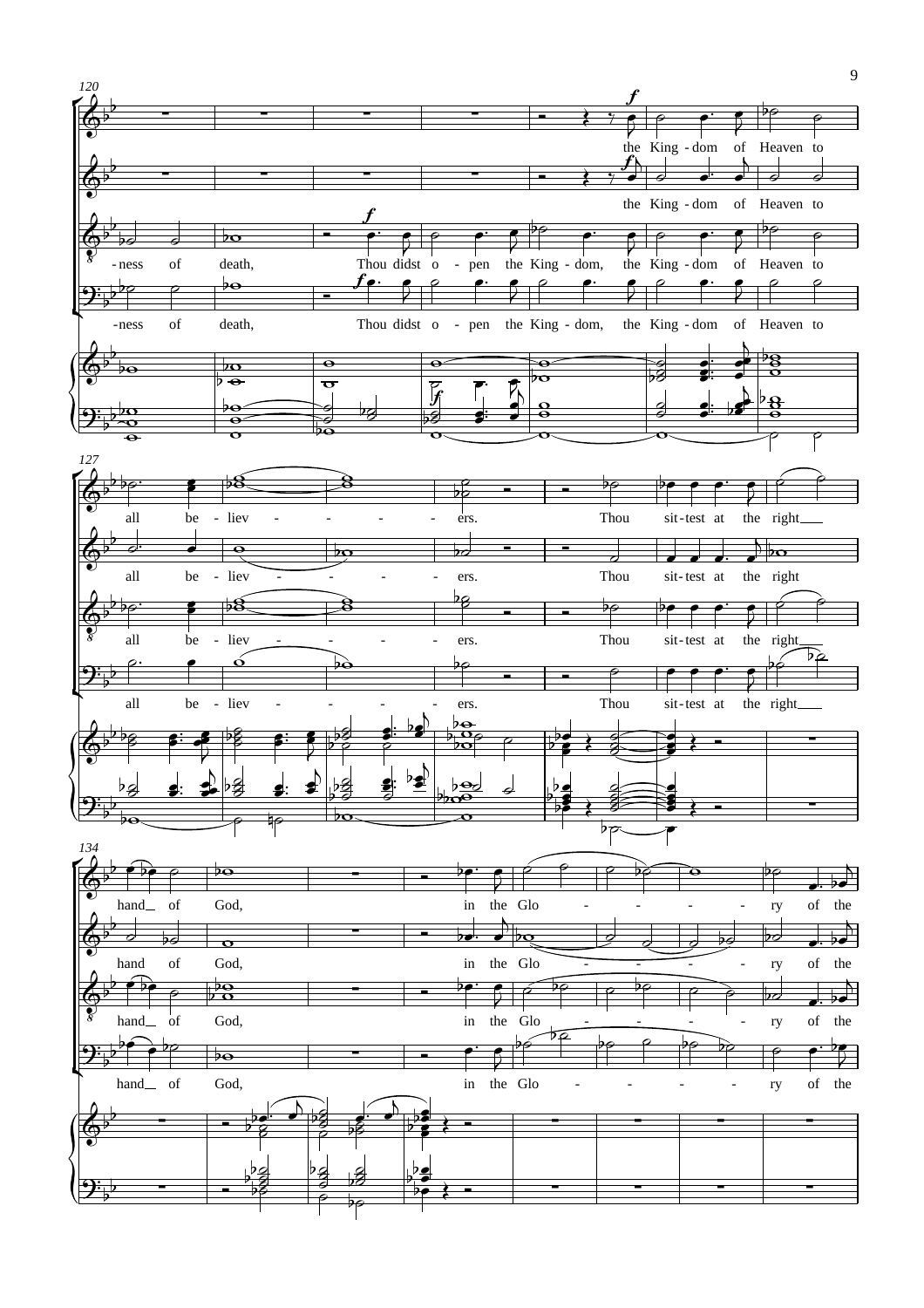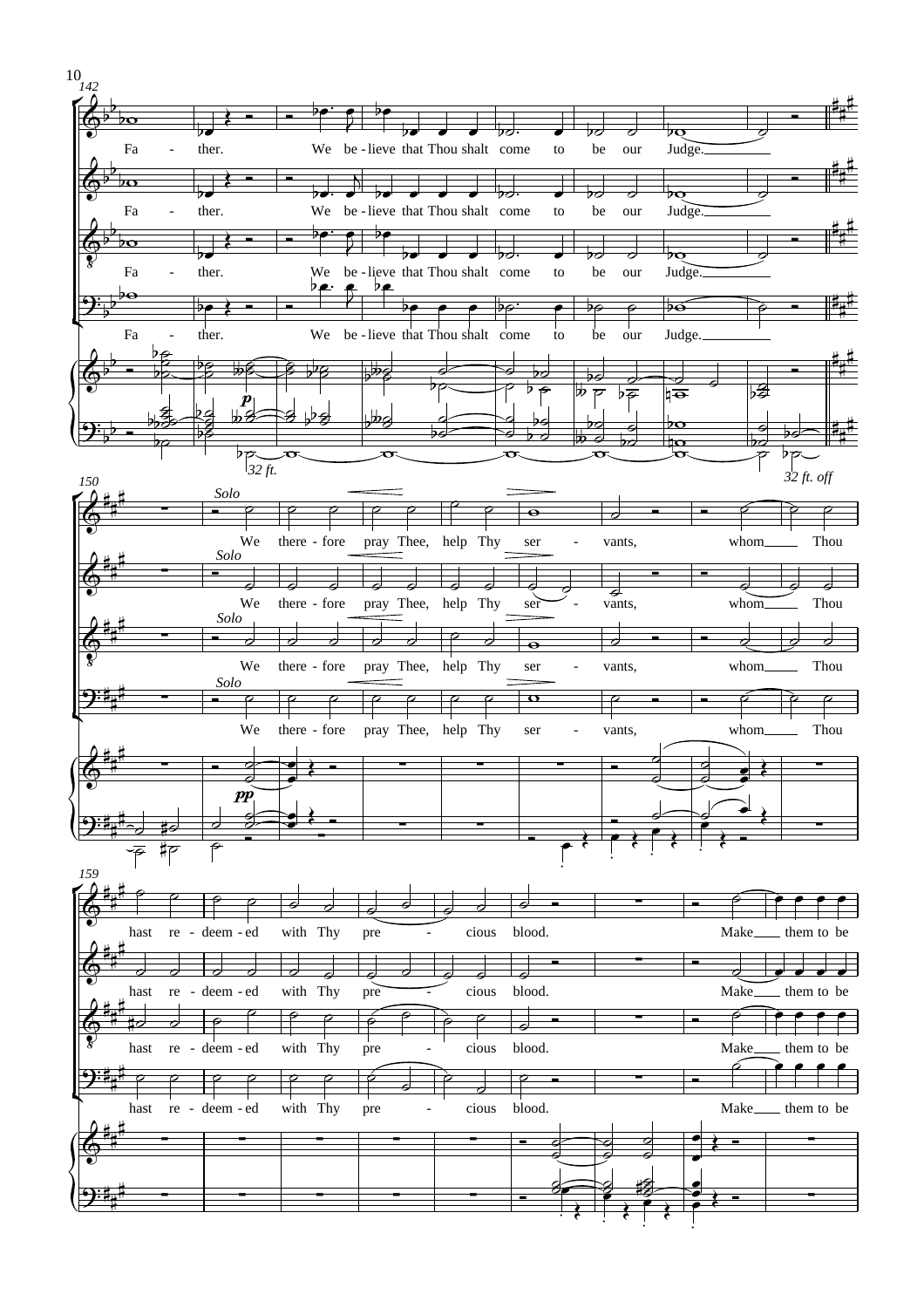

11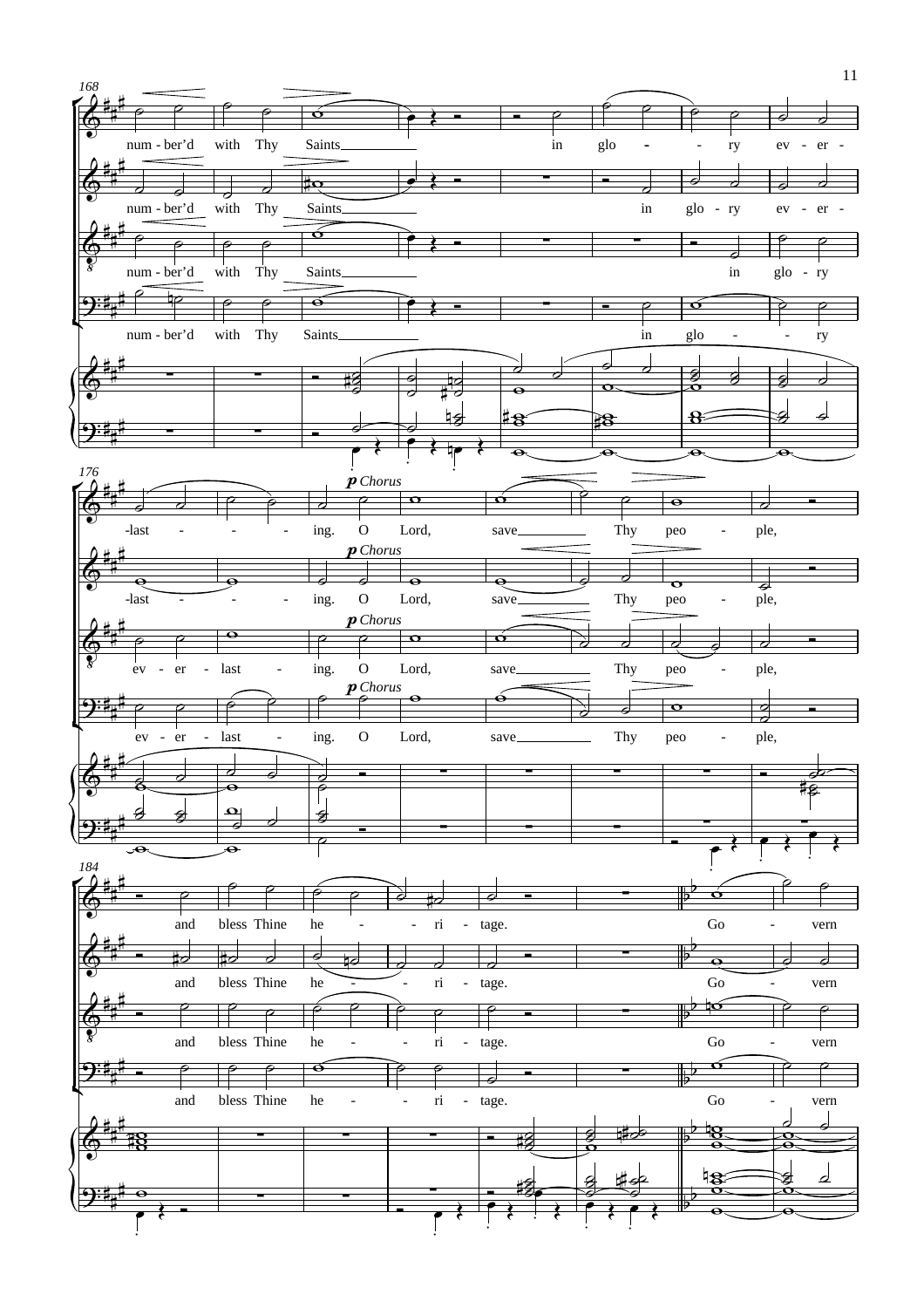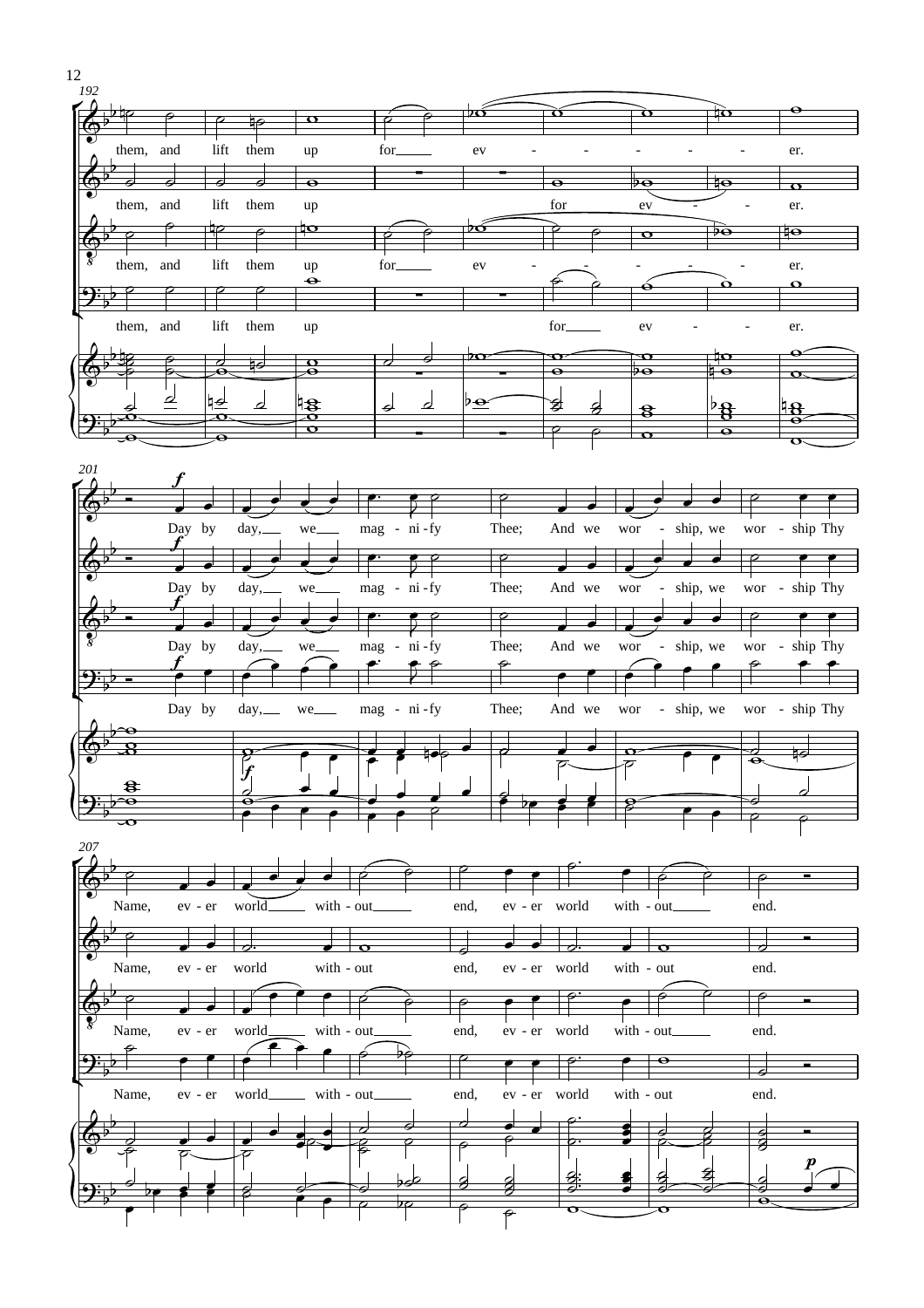





13